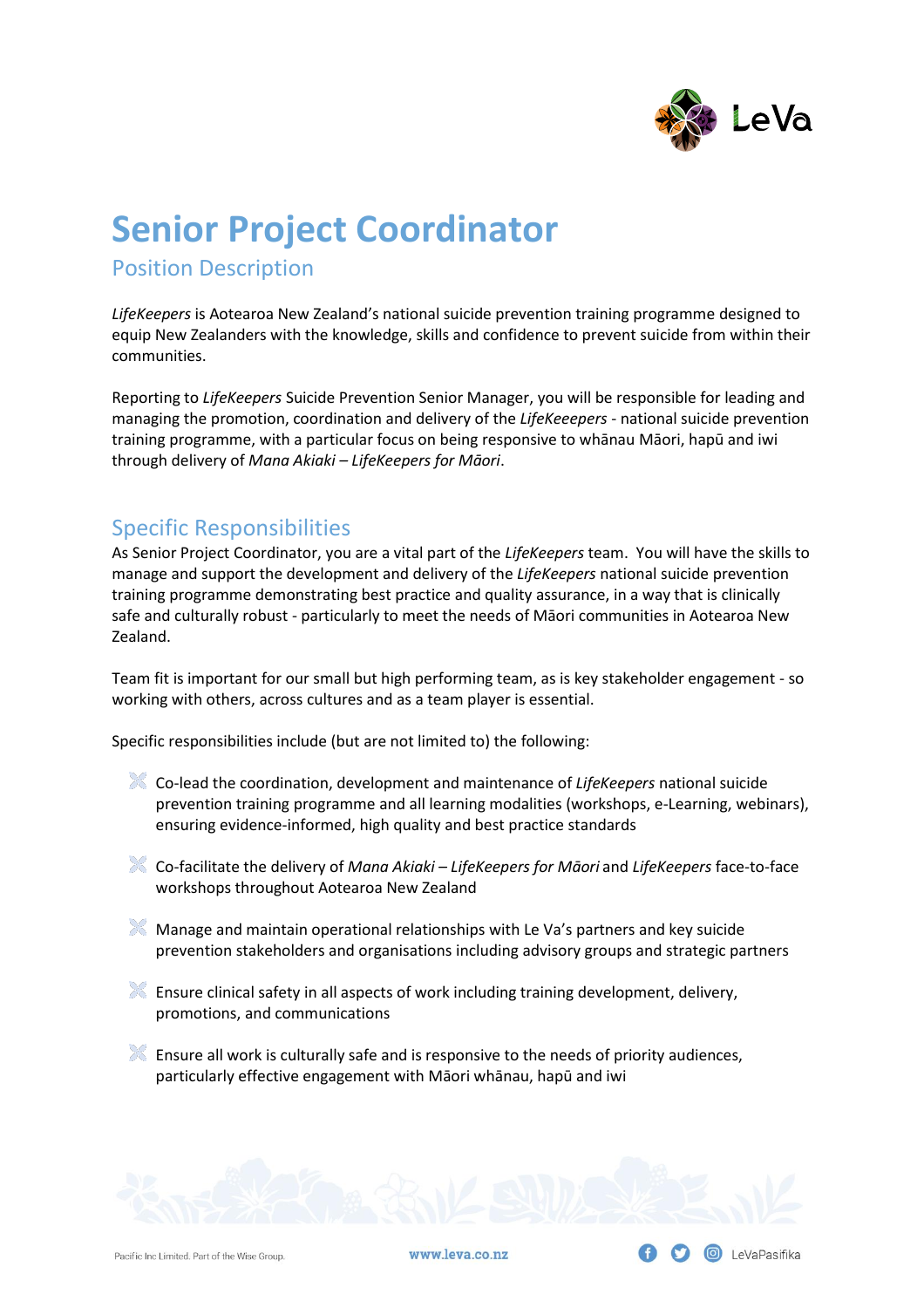

- Role model leadership, professionalism and cultural competence, including building and maintaining effective working relationships, contributing to team culture, and discipline to complete projects on time
- Utilise project management tools and knowledge to ensure project deliverables are achieved to time, within budget (in accordance with delegated authority), and appropriate project reporting is provided
- A Areas of risk are identified and communicated to Senior Manager with appropriate mitigation strategies developed as required
- Actively participate in weekly team meetings and support team and senior leadership decision making
- Implement *LifeKeepers*' communications and marketing plan to a high standard, effectively promote training programmes to key audiences, and ensuring external and internal communications are within Le Va's communications style, including government reporting, social media and e-Learning
- Use known education principles in facilitation and stay up to date with new training methods and techniques
- Undertake other duties and responsibilities such as working across Le Va's programmes as required and directed by line management
- Be committed to safety and wellbeing by following the Wise Group policies.

### **Attributes**

We're looking for a leader who is driven and passionate about preventing suicide through the upskilling of our Aotearoa New Zealand communities. They also need to be:

#### **A Communicator**

Demonstrable communication skills and love to work collectively with others. People feel heard when talking with you and your super-power is translating complex information into information that is easily understood in an accessible way.

#### **Energising**

Inspiring others with energy, enthusiasm, and motivation to act. You have a positive mental approach and 'can do' attitude to all aspects of life.

#### **A Critical thinker**

In the face of complexity, has excellence in thought. The application of clear, rational, logical thinking to problem solving, applies empathic assessment and analysis, formulating solutions and independently trouble shooting risk and errors.